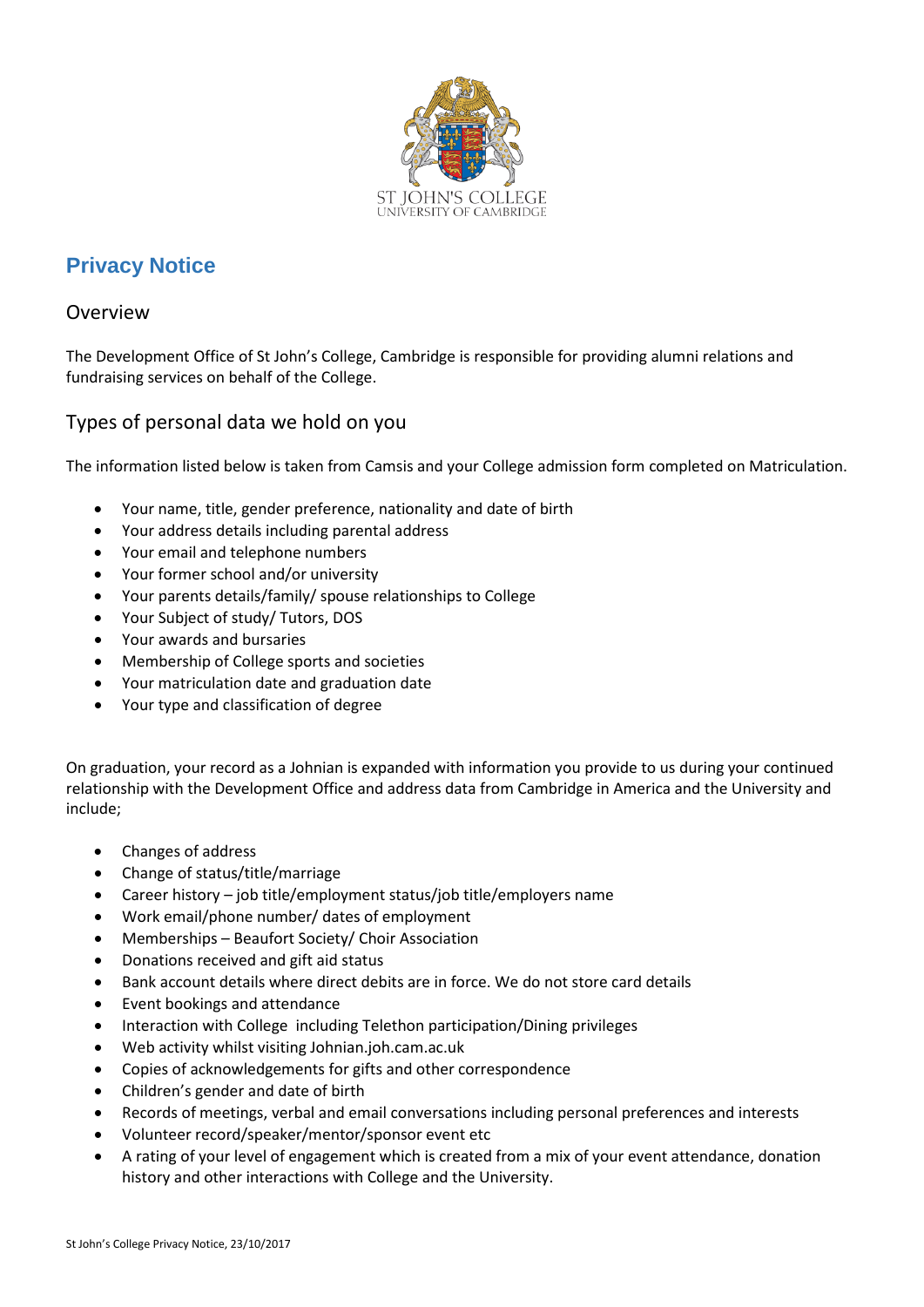## How we store your personal data

Your data is hosted securely on Blackbaud Raiser's Edge CRM database hosted within the EU.

#### How we process your personal data

Your personal data is processed by us to:

- Mail publications including the Eagle/Johnian News/Marguerite
- Send event invitations
- Send fundraising appeals electronically and by direct mail
- Arrange face to face meetings by email, phone and letter
- Promote the Beaufort Society

#### Who we share out personal data with

We share personal data with a limited number of third parties with whom we have Data Protection agreements in place. No third party is permitted to keep our data once the processing has finished. Personal data shared with mailing houses is always encrypted and NEVER sold to third parties.

We use third party providers to:

- Send our publications and event invitations
- Check details with our donors
- Send fundraising mailings
- Publicise societies including the Beaufort Society and Choir Association
- Assist with the preparation and running of our Telethon

## How long your personal data is held by the Development Office

The Development Office considers its relationship with alumni and supporters to be life-long. This means that we will keep a record until such time as you tell us that you no longer wish us to keep in touch. In this instance your data will in most part be deleted. Gift aid records and other legal documents will then be held on a skeleton record.

## How to object to the Development Office processing your personal data

You have a right to object at any time to the Development Office processing your personal data for any or all for the purposes set out in this Privacy Notice. To exercise this right, please email [privacy.development@joh.cam.ac.uk](mailto:privacy.development@joh.cam.ac.uk) giving clear details of the processing activities and/or types of personal data to which you objection applies. Alternatively you can set your preferences on johnian.joh.cam.ac.uk

## Access to personal information

You have a right to request copies of the data held about you by the Development Office. If you wish to do so please contact us using the mail or email details at the end of this notice. If you object to the holding of your data by the Development Office, the use of your data for any or all of the above purposes or you wish to amend the type of communications and the way you receive them please contact privacy.development@joh.cam.ac.uk